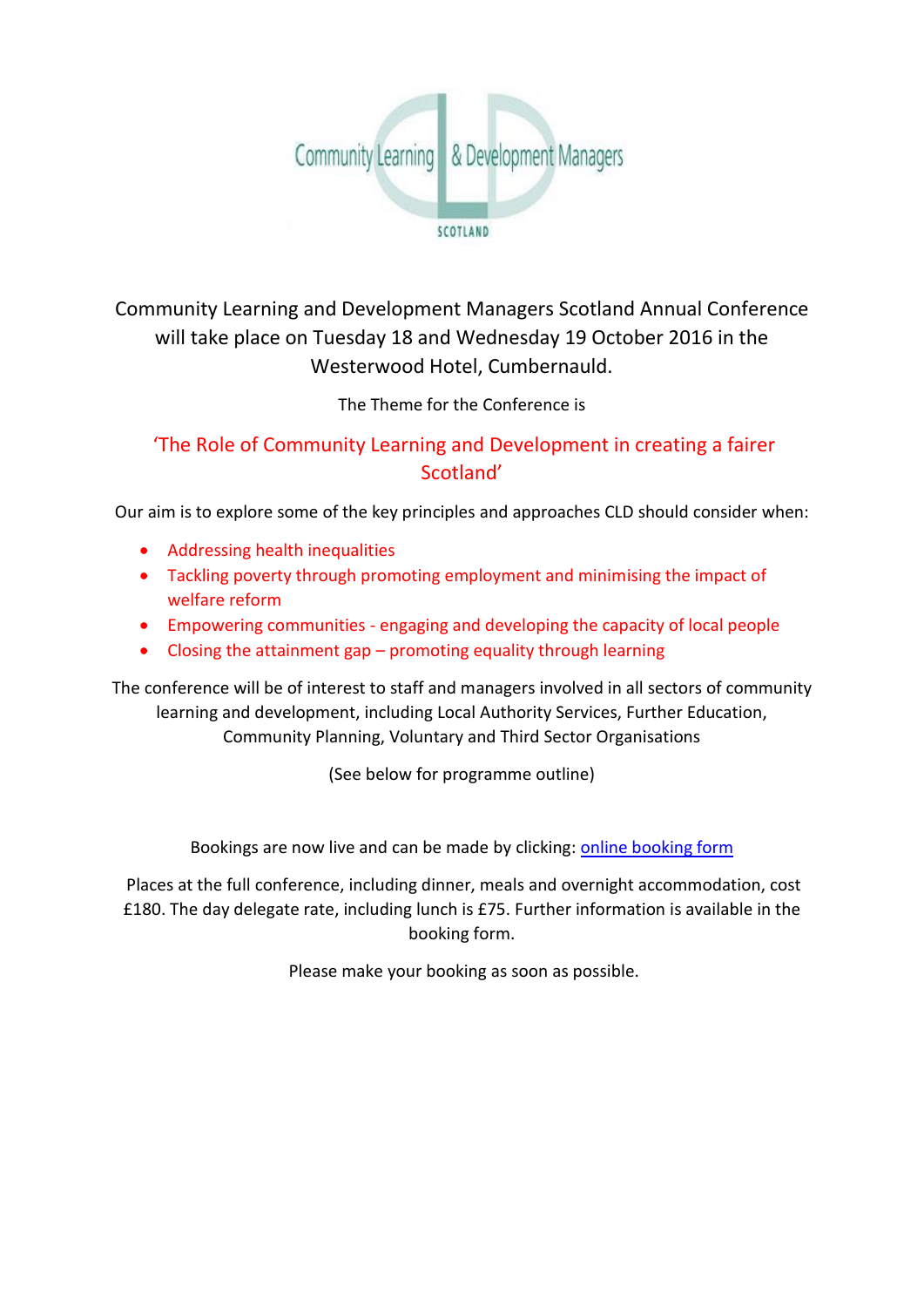|       | <b>Session 1, Tuesday 18 October</b>                                                                                          |
|-------|-------------------------------------------------------------------------------------------------------------------------------|
| 10:00 | <b>Arrival &amp; Registration</b>                                                                                             |
| 10:30 | Welcome and Introductions                                                                                                     |
|       | Robert Hynd, Interim Chair CLDMS                                                                                              |
| 10:40 | The role of Community Learning and Development in Creating a Fairer Scotland                                                  |
|       | Scottish Government Minister Shirley Anne Somerville                                                                          |
| 10:50 | Panel Discussion: Members of the panel include:<br>Jim Sweeney, YouthLink Scotland (Panel Chair)                              |
|       |                                                                                                                               |
|       | Shirley Anne Somerville, Scottish First Minister for Further Education,<br>$\bullet$<br><b>Higher Education &amp; Science</b> |
|       | Peter Kelly, Poverty Alliance<br>$\bullet$                                                                                    |
|       |                                                                                                                               |
|       | Robert Hynd, CLDMS<br>$\bullet$                                                                                               |
| 11:30 | Setting the scene                                                                                                             |
|       | Presentation by Peter Kelly, Director, Poverty Alliance                                                                       |
| 12:00 | Implications for community learning and development in Scotland                                                               |
|       | Table Discussions - an opportunity to consider and apply key messages from the<br>panel discussion and opening presentation   |
| 12:30 | Lunch                                                                                                                         |
|       |                                                                                                                               |
|       | <b>Workshops</b><br>Delegates will have the opportunity to choose two workshops from the list below. A                        |
|       | range of partner organisations will highlight their thoughts and priorities and engage                                        |
|       | delegates in professional dialogue focusing on how CLD can effectively contribute to                                          |
|       | addressing the issues.                                                                                                        |
|       | <b>Fairer Health</b>                                                                                                          |
|       | Kat Hasler NHS Health Scotland                                                                                                |
|       | A.N. Other                                                                                                                    |
|       | <b>Fairer Wealth</b>                                                                                                          |
|       | Eileen Downie and Eileen McClafferty, DWP                                                                                     |
|       | <b>College Development Network</b>                                                                                            |
|       | <b>Fairer Communities</b>                                                                                                     |
|       | David Allan, Scottish Community Development Centre,                                                                           |
|       | Alasdair McKinley, Head of Community Planning and Community Empowerment                                                       |
|       | Unit, Scottish Government,                                                                                                    |
|       | Development Trust Association Scotland<br>Paul Anderson, Community Outreach Manager, Scottish Parliament                      |
|       |                                                                                                                               |
|       | <b>Fairer Learning</b>                                                                                                        |
|       | Alan Milliken, Association of Directors of Education Scotland                                                                 |
| 1:30  | Carol Copstick, Education Scotland<br><b>Workshop Session 1</b>                                                               |
| 3:00  | <b>Break</b>                                                                                                                  |
| 3:15  | <b>Workshop Session 2</b>                                                                                                     |
| 4:45  | Close of day $1 -$ day delegates                                                                                              |
|       |                                                                                                                               |